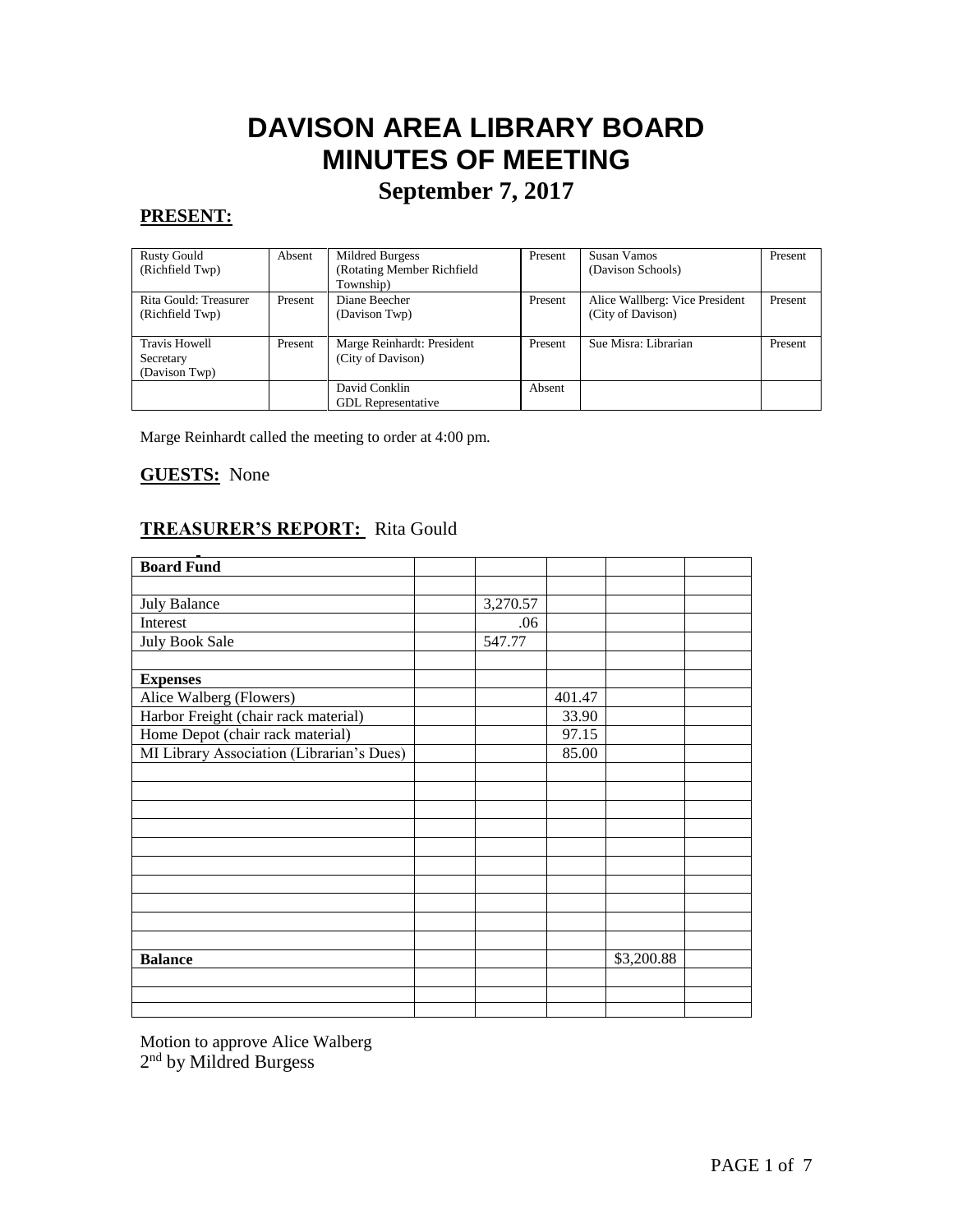# **LIBRARIAN'S REPORT:** Head Librarian Sue Misra:

#### **Community Relations**:

Our last Board meeting was held on July 5th. Jim Wallberg and Alice Wallberg have come in regularly to sort the donated books and have kept the area impeccably clean.

Our book sale was on July  $14<sup>th</sup>$  and July  $15<sup>th</sup>$ . I have been getting lots of donations on a regular basis. The Sue McCann book cart is being stocked by me very frequently. The patrons love the book cart in the lobby. Marge comes in to empty the safe.

We had the DDA car cruise on August 11,  $18<sup>th</sup>$  and  $25<sup>th</sup>$ .

#### **Library Operations**:

Our door counter for July was 9693 and August was 11,353. We had 2447 self-checkout usage for July, and 1934 for August. We had 1327 hours of PC logins in July, 1495 in August. We had 312 WIFI logins for July and 249 for August.

The circulation statistics for July was 16,735, and 15,671 for August. The new patron added in July was 156. In August we added 103 patrons. Currently I have 2 volunteers that have been regularly volunteering at the Library. Thanks to Brian and Randy for their time. Kathy Hoist volunteers occasionally.

We had the staff pick book display, Window display, summer reading challenge display and the fall book display. All the display shelves went very well and patrons checked out items from the displays. I have been ordering new books on I-Page and other catalogs. We have been getting huge incoming and outgoing deliveries. Our window display was done by Krystal with assistance from my awesome page staff. August window display was "What was the most memorable thing this summer"? We had 17 entries.

Weeding has been ongoing to alleviate overcrowding of the shelves. Majority of the weeded items were given to the Board for the book sale and some were given to the branches that needed them. 55 items were weeded in July and about 55 items were weeded in August. Weeding lists for Large Prints and Biographies were requested and Sheila provided the lists promptly.

We received 14 4K DVD's from Genesee Valley to add to our collection. Starting July  $19<sup>th</sup>$  I have been sending a box of patron registration forms to be shredded. July  $21<sup>st</sup>$ , I ordered 25 titles from the Usborne catalog.

I have been sending a box at a time of patron registration forms to HQ-TS for shredding.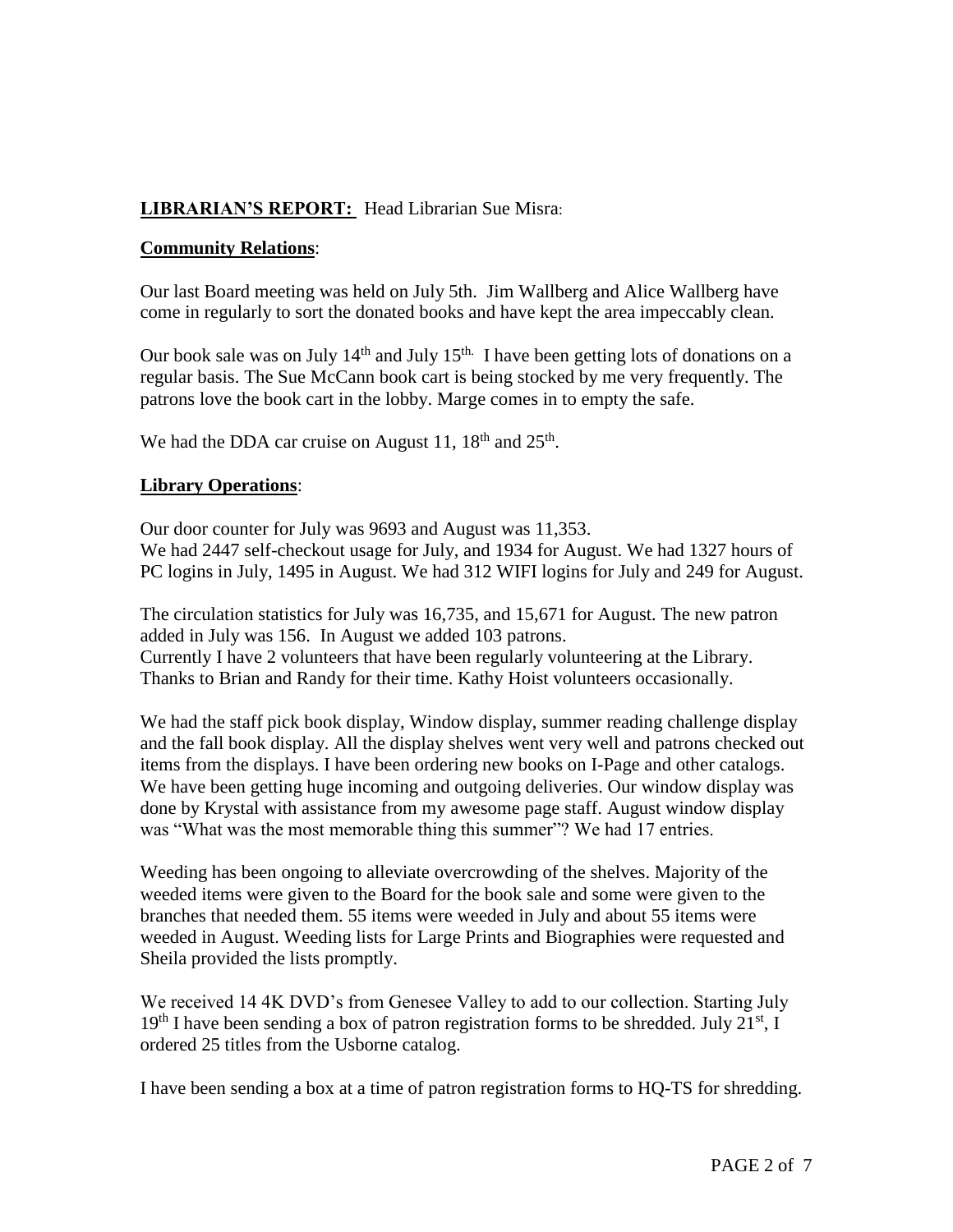The library cards left behind at the lost & found section was mailed out to the patrons. Thanks to Eileen for sending letterhead and envelopes and to Krystal, Julie and Melissa for addressing the envelopes.

The children's DVD's and music CD's were moved to the new media display unit on August 25<sup>th</sup>. Maddy and Abby worked on this project of shifting and rearranging the DVD's. The shelves in both areas look very neat at this time.

Sheila sent me the list of holds that were not filled on August  $10<sup>th</sup>$ . The list had 132 items and we found all the items. Thanks to Sheila for the list.

The summer reading challenge half-way raffle prize drawing was held on July  $6<sup>th</sup>$ . 45 winning entries were drawn and the lucky winners were notified of their prizes. The winners were super excited with their awesome prizes. The summer reading challenge final drawing was held on August  $7<sup>th</sup>$ . 46 winning entries were drawn and the lucky winners were notified of their prizes.

Summer reading challenge ended on August  $5<sup>th</sup>$  and we extended the pick-up time for prize books till the  $19<sup>th</sup>$  of August. We had 1191 adults and kids sign up for the challenge and 340 patrons completed the challenge. The numbers this year was down due to the balanced calendar school year and patrons going on vacation.

Ariana DiMaggio a temporary page started on July 1st.

Staff Recognition:

I would like to recognize Julie Mendel for tallying the count for the summer reading challenge and sending the left over SRC materials back to Community relations department. Team Davison did a great job this entire summer assisting with programming at the branch and with the reading challenge. Thanks to my awesome pages and LA's that worked at my branch. You all did a great job.

The Large print and Biography section was weeded this month. 56 large print titles were sent to HQ for the homebound patrons. Mary Ann Johnson was instrumental in handling this request. Shifting in the biography section was completed by Ashley and the shifting in the large print section was completed by Abigail. The shelves look neat at this time. The entire collection was shelf-read by my awesome page staff these past few months. Evenings and Saturday mornings are a busy place at the Davison library. We have lots of kids that get tutored here. It is great to see the library as a vibrant part of the community. Our duplicate DVD's were sent to branches that did not have a copy. Julie worked on the DVD project.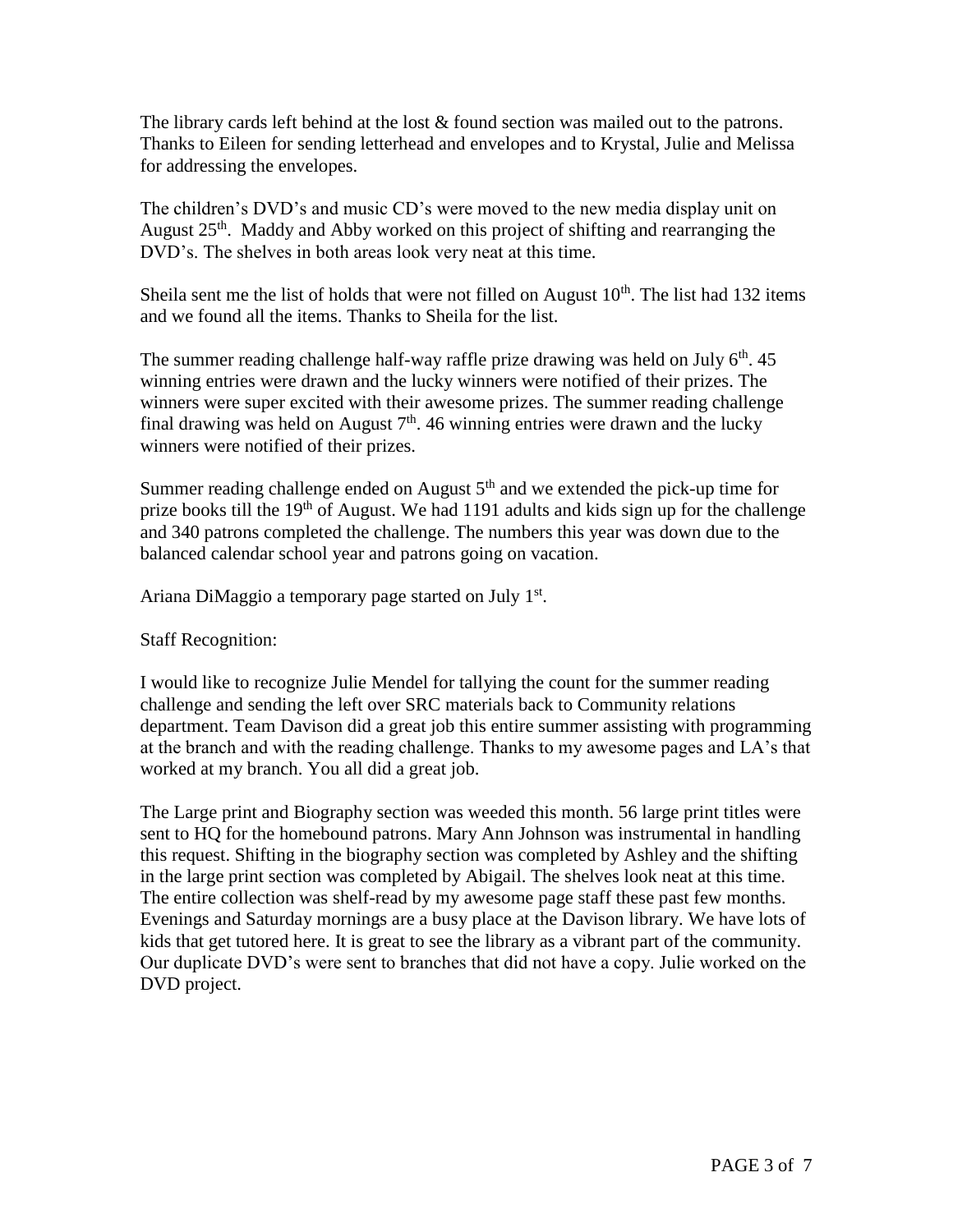# **Equipment:**

Patron printer # 3 was not working on July 18<sup>th</sup> and the help desk was notified. Al, fixed the printer issue on July 19<sup>th</sup>. Java updates on patron PC's were done on July  $27<sup>th</sup>$ . The updates took longer than expected Al notified us of the slight delay.

PC 53 has been intermittently shutting down on July  $31<sup>st</sup>$ . IT was notified and Chris is looking into the problem.

#### **Physical Facilities**:

The beautiful begonias planted by our awesome board members are in full bloom. We have been getting compliments the entire summer.

July  $7<sup>th</sup>$  we had heavy downpours and while closing the library I noticed a leak from the ceiling by the bulletin board. Ed Brown from DPW was contacted. The DPW Department took care of the problem. I placed a trash can to collect the drips.

The automatic front door was not functioning properly on July 12th. DPW department was contacted and they resolved the problem promptly.

Rusty Gould, board member made 2 storage carts with rollers to house the 30 plastic and 24 metal chairs. They are a great addition to our storage area.

Darwin brought in the new media display unit on August 24<sup>th</sup>. Michale and Darwin assembled the unit. It looks very nice and is a great addition in the children's area.

# **Groups:**

#### **Programs**:

The community Relations department has been sending us the posters and program flyers. I have been giving the bookmarks, Patron code of conduct and program flyers when I sign patrons for a new library card.

On July 7th we had the Maker Club with Katie and Ryan. We had 34 kids and 16 adults that attended the program. The kids had a blast and we are grateful to Miss Katie and Ryan for hosting the program here at Davison.

On July 11<sup>th</sup> we had "Stories and songs for children of all ages with Jim Perkins". The attendance for this program was great we had 30 adults and 35 children. The program was enjoyed by all.

July 14th Maker club had 20 adults and 35 kids. The kid's area was jam packed with different projects. We got rave reviews from the parents and the kids had a great time.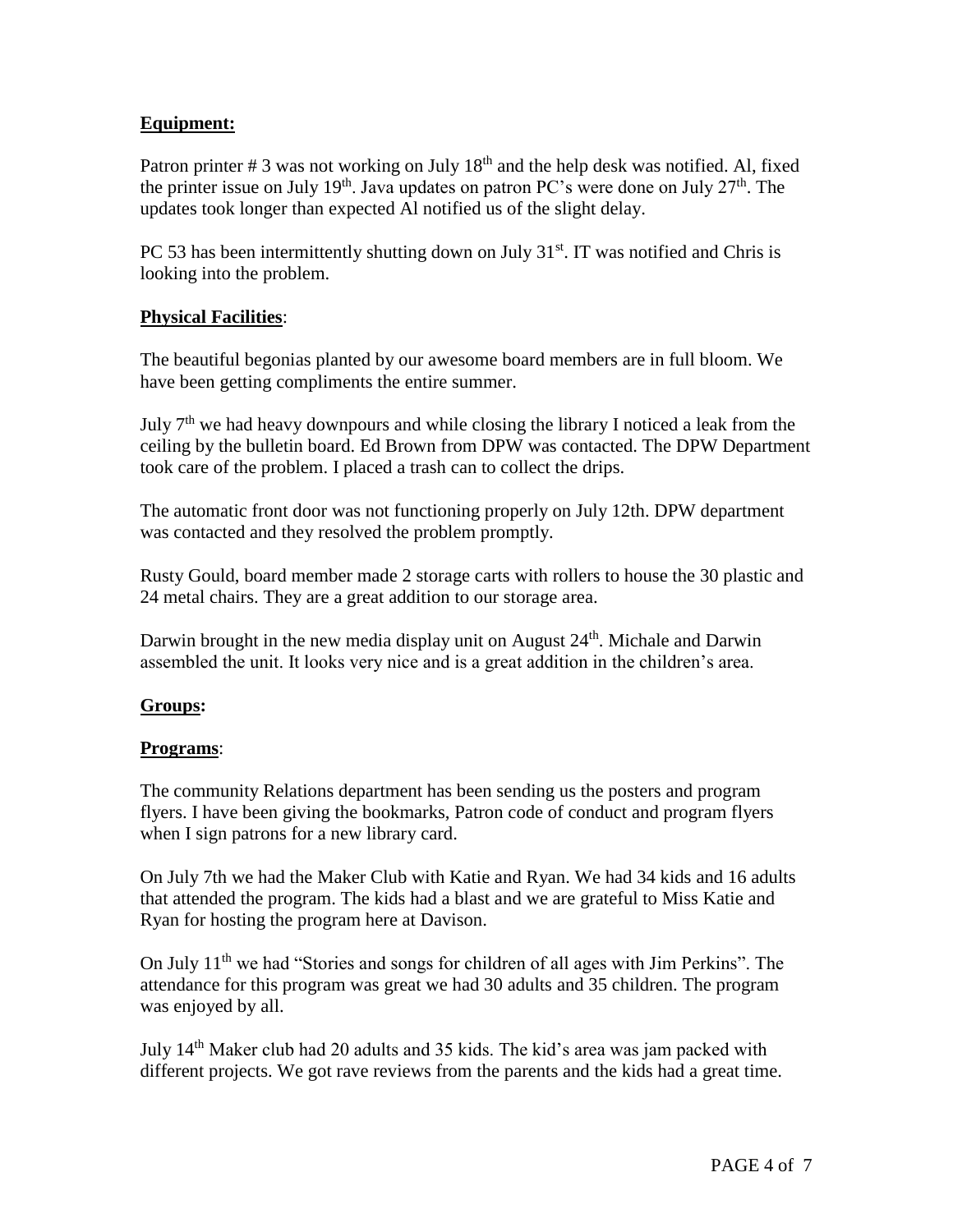July 15th we had "Maple Syrup" with Don. It was a wonderful program. We had 21 adults and 20 kids that attended the program.

July 17th we had story time with Miss Marcia at 9:30 am. We had 6 adults and 6 kids. Story time at 10:30 am we had 14 adults and 21 kids. It was a full house and the kids had a great time.

July 24th we had story time with Miss Marcia @ 9:30 am with 7 adults and 11 kids and @ 10:30 am we had 20 adults and 30 kids in attendance.

July 26<sup>th</sup> we had "Cooking with Ming" Chicken fried rice program. It was a crowd pleaser. Everyone loves Ming and we had 35 adults and 5 kids that attended the program.

July 29<sup>th</sup> we had "Classroom critters". We had 25 kids and 20 adults that attended the program. It was a great program.

July 31st we had Storytime with Miss Marcia at 9:30 am. We had 10 kids and 5 adults. Story time at 10:30 am we had 25 kids and 15 adults. It was our last session for the summer.

August  $5<sup>th</sup>$ , we had the Cock-a-Doodle-doo!! Chicken show, we had 40 adults and 25 children. The presenters were great. I wished that they had tarp to cover the new carpet.

August 8th, we had "Under construction" hands on program with the Sloan Museum. Kristen did a great job with the kids. We had 3 adults and 6 kids.

August  $11<sup>th</sup>$ , we had "Electrical Connections". This program was a hit with 5 adults and 20 kids. Cherie from Sloan did a great job with the kids.

August  $17<sup>th</sup>$ , we had "If I could build a city". This program was also through Sloan. We had 6 adults and 15 children.

August  $21^{st}$  we witnessed the solar eclipse. We only got a few glasses and they were gone in no time. Patrons were very happy to receive the free glasses. Thanks to Sally-A for sharing the solar eclipse glasses with Davison.

# **Outreach:**

I attended the "Davison Back to School Blast" on August  $8<sup>th</sup>$ . I manned the GDL booth along with my page Arianna. Kelly had sent 2 large prizes for the raffle, book marks, pencils, stickers for the event. I took 400 "Build a better world" backpacks which we had left over from the summer reading challenge sign up to the event. The backpacks were well liked by the kids and adults. We ran out of all of them before 7 pm. Our booth was well loved and we had lot of entries for the raffle drawing. The winners were announced on the PA system. One winner picked up the prize the same night the other winner came to the library the following day to pick up the great prize. It was a great event.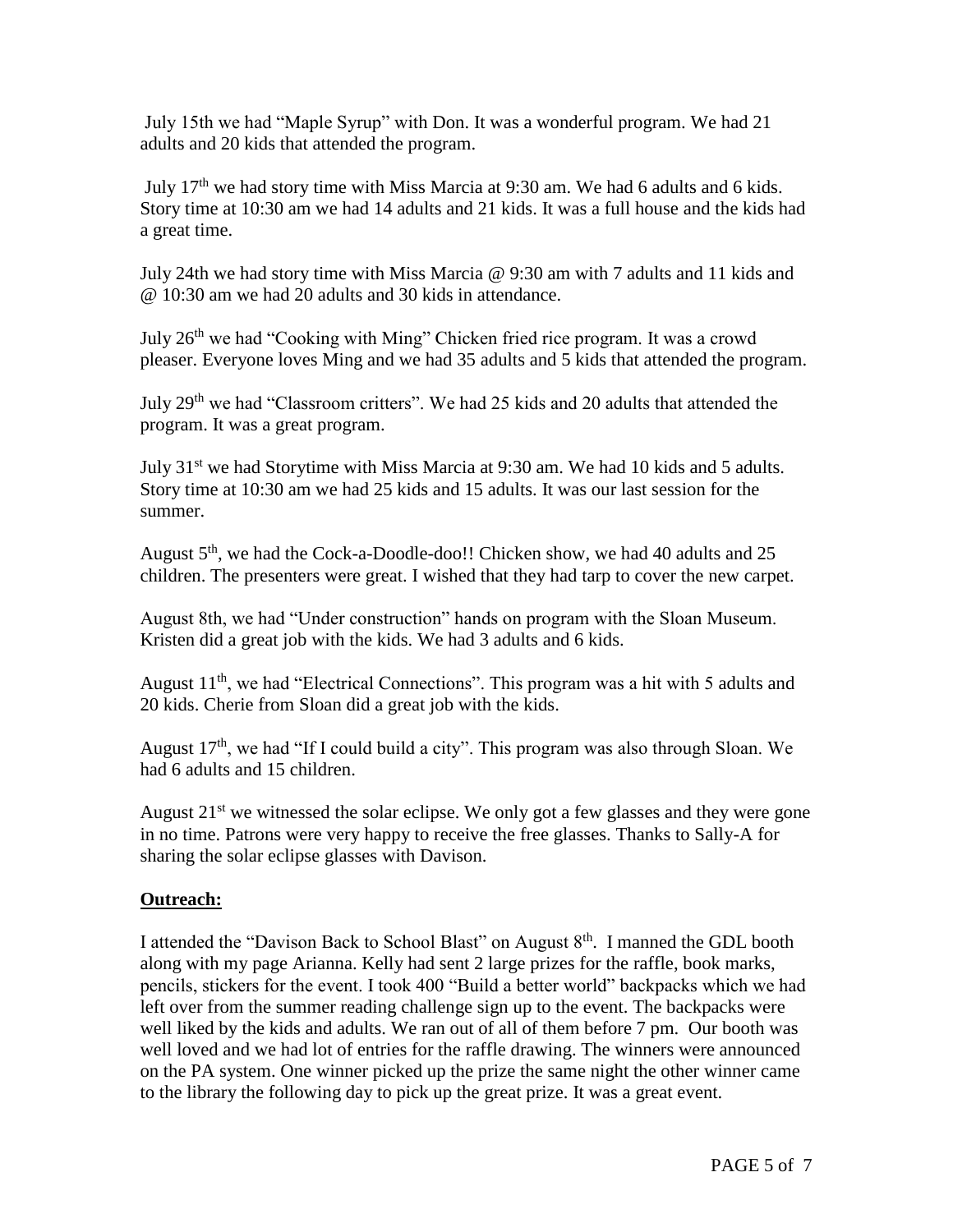#### **Suggestions & Comments:**

We received a thank you card on July 26th that stated" To One & All, Thank you for your wonderful service for all of your patrons! Your assistance from checking out materials to computers to programs and more is greatly appreciated, Blessings,"

Teresa Blundell (Davison Resident)

On August 30<sup>th</sup> Patron Guy Parks complimented the Davison staff for excellent customer service and computer assistance.

#### **GDL Report:** reported by David Conklin

• Not available this meeting

**Davison School District:** Presented by Susan Vamos

- Going to let teachers know about children books that will be at next book sale
- Superintendent would like more information on Maker Club Event that was held at the library
- Will be working on getting several high school volunteers to help with book sale

#### **OLD BUSINESS:**

 Rusty built the chair racks and they have made it easier to get the library set up for events.

#### **NEW BUSINESS:**

- Book sale cart is bringing in close \$100 every few weeks.
- Board would like to talk to City Manager Andera Schroeder about help look for and applying for a grant that would build a new sign for the Library.
- Need a new community board in the entrance of the Library.
- Health Department not allowing food classes held at the Library to give out samples
	- License to allow this is around \$700
- Halloween Event (trick or treat in building) October 28 at 2:00 pm
- Meijer has scarecrow decorations on sale (needing new ones)

# **FRIENDS OF THE LIBRARY:**

- Book sale
	- Nov.  $3.4 & 5$
	- 2018: March  $9.10 \& 11$

#### **NEXT MEETING:**

Wednesday, November 1, 2017 at 4:00pm